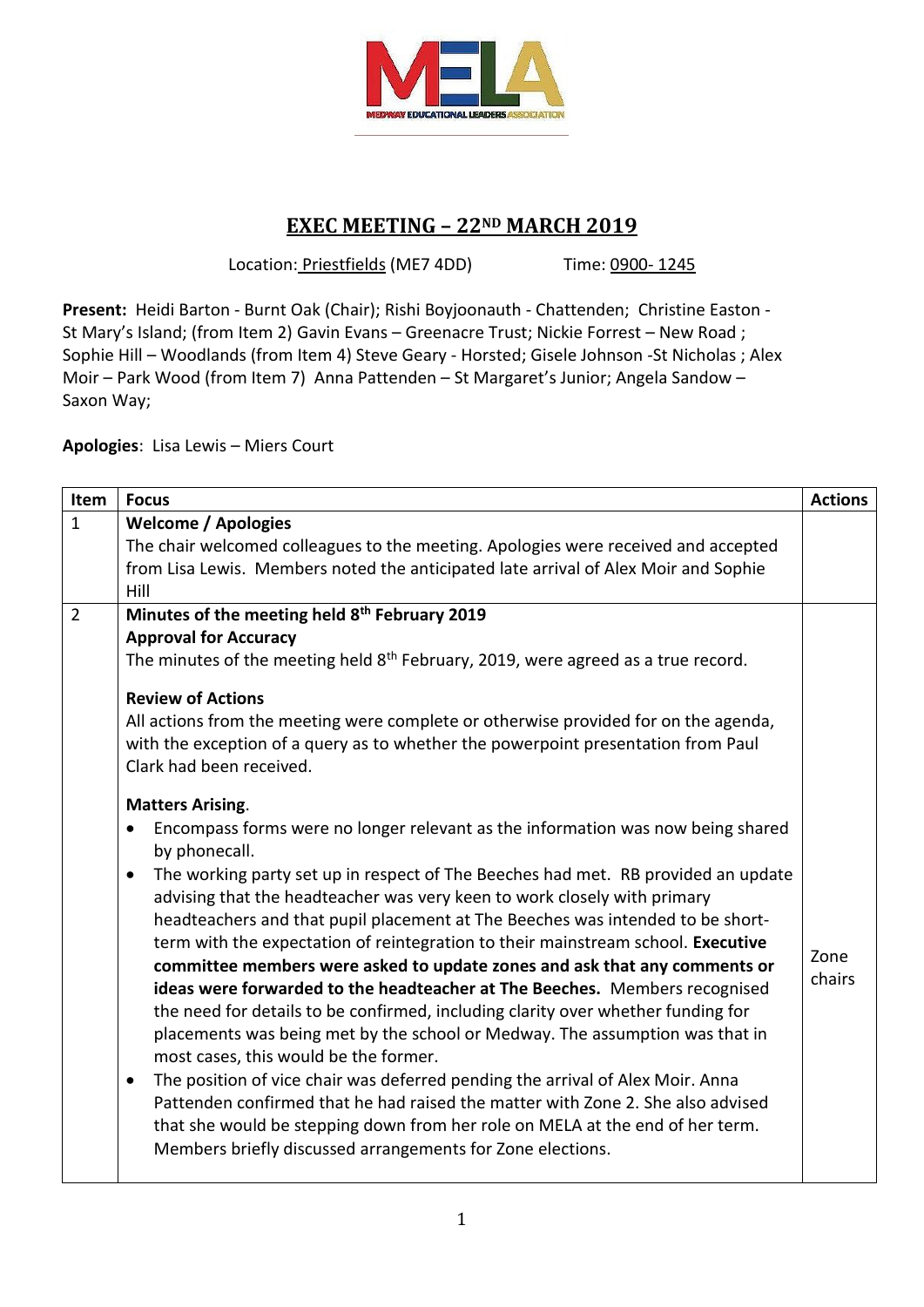

While awaiting arrival of the first invitee, members took the opportunity to receive an update from each of the zones as follows: Members noted that Kevin Smart and Rebecca Smith had attended all the meetings that had taken place to talk further about data sharing, which Zone 4 had agreed to.

### **Zone 1**

Had met recently with 8 attendees and had welcomed the new headteacher at Danecourt to the Zone; received an update on SEND from Genni Cherriman and Wendy Vincent; David Watkins had attended to outline his role; Headteachers discussed intentions for spending of additional funding, which it was thought was likely to be firmed up after the conference though probably curriculum development focussed – this was echoed across the zones; writing moderation had taken place across the Zone.

## **Zone 2**

Had also met recently and received an update from Jean Ross regarding social work; In respect of FFT data sharing, the Zone chair had advised on opt out arrangements; a discussion had taken place about deputy heads and projects they were involved in; MELA arrangements had been discussed; thoughts for the next agenda were around varying academy trust leadership style and strategies

# **Zone 3**

Not met yet having only met shortly before the previous MELA executive meeting. **Zone 4** 

Had met with 13 attendees and had discussed SSG not yet having a provision for primary head representation to attend; David Watkins had been unable to attend but was expected at the next meeting when the Zone hoped to discuss budgets, feedback on gaps from January review in the JTIE, communication around MARAC and email encryption; John Watkins had attended reference the secondary transfer form and discussions had taken place around the timing and consultation. This was discussed further by the group, who while recognising the challenges of the timing and the hope this could be adjusted in the future, agreed on the importance of early transition information being available to secondary schools in the interests of the children;

#### 3 **Medway Community Healthcare update**

Carole Campbell joined the meeting and provided an update on progress.

She explained the background to the challenges being faced by her team through the transition in service in terms of: the backlog of cases that had been inherited; the number of highly agitated parents she and her team were having to deal with; the sheer number of phone calls from both parents and schools, which impacted on the capacity to respond to calls; and the staffing challenges arising from a) these issues leading both to individual and organisational exhaustion and b) as a natural result of transition to a new organisation.

She advised that additional specialists and agency staff had been employed to address the backlog, though this was not without its own challenges, a triaging mechanism was in place to ensure the most urgent cases were dealt with as a priority and addressed clinical risk, which had been reduced from a factor of 16 to 9; the children's admin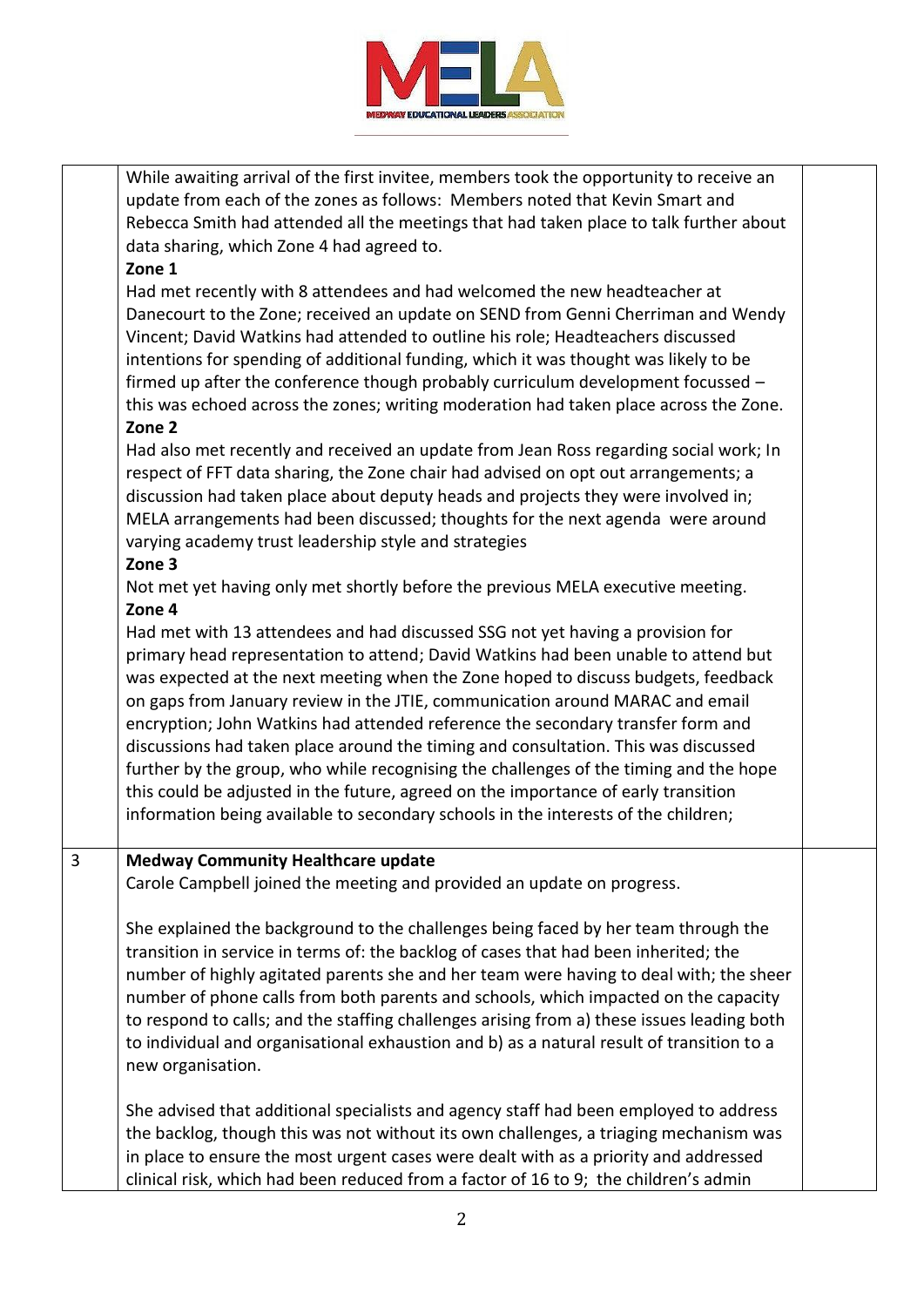

team had been re-sited to the MCH hub to build greater resilience and an extensive recruitment campaign was being launched in April; the commissioning group now understood that due diligence had not been sufficiently thorough and had increased funding to enable the backlog to be cleared by February 2020.

She commented on the superb standard of clinician support which the service had been able to retain and that Doctors were also being recruited to the service, which in totality she was confident would lead to the services being amongst the best in the country in the fullness of time.

Ms Campbell confirmed that when school called with specific information about a child, this should be recorded on their notes by admin staff. She believed issues of getting through by phone were easing and in respect of notes being lost, she thought this was more likely related to ASD and ADHD questionnaires not being received rather than lost notes, which she was working with IT colleagues centrally and at school level to resolve.

Ms Campbell also recognised that the current referral form was not fit for purpose and was working on remedying this.

Ms Campbell emphasised her wish to work in partnership with schools. She commented that a great deal of her time was spent dealing with complaints, initially the majority from parents but now mainly from schools. She asked that when contacting her team, schools asked for and noted the name of the person they were dealing with so that any subsequent issues could be traced back to source and addressed. She also asked that when raising a concern or complaint, schools tried to be much more specific about the precise issue they were raising e.g. on which date, in relation to which child rather than general complaints.

In response to a question about the validity of complaints from schools, Ms Campbell commented that while understanding the frustration levels, the general nature and language of complaints was not helpful. She reiterated the need for specifics and that a more measured approach would be beneficial. She also recognised the pressures both her service and schools were under in terms of the behaviour of some parents particularly related to ADHD needs and that addressing this required effective partnership working within the financial confines that existed.

Members noted that the service was running parent support groups which were getting good feedback. A comment was also made on how successful SALT, occupational therapy and mind plans had been in providing clarity in terms of what schools needed to do. It was suggested that it might be helpful for MCH to have a list of SENCOs to facilitate communication. Ms Campbell agreed it would be helpful but also confirmed that admin staff had been told they if the SENCO was mentioned on the referral form, they could share non-medical information with them. Those SENCOs would be able to speak to the duty clinician if further information related to diagnosis was required and they would make a judgement about what they able to release. The regularity of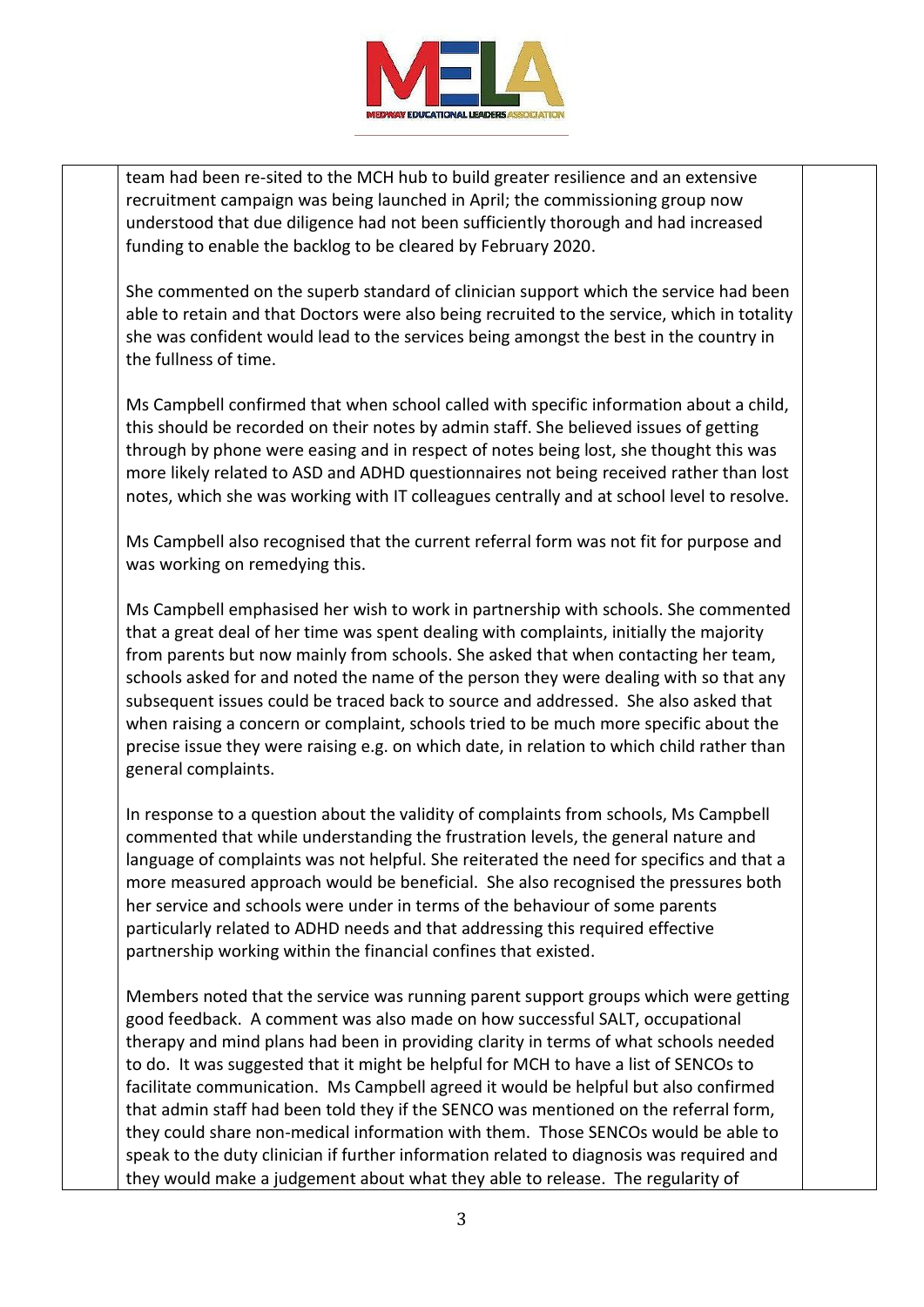

reports was discussed and it was noted that there was a requirement that reports were send to a named person in the school.

In response to a comment about locums telling parents that they were temporary and would not be seeing families again, Ms Campbell advised that this should not be an issue because the intention was that ASD/ADHD diagnoses would be made in a single day and unless there were complicating factors patients would be passed on to a nurse led service and so wouldn't be expected to see a doctor again. She also advised that she was keen to put extra support in place for long term conditions and the aim was that these pupils would be receiving annual reviews, which would be copied to schools.

Members were advised of a meeting that was being hosted at Halling Primary school on 3<sup>rd</sup> April to which some SENCOs were invited. The aim was to reduce workload involved in making referrals that were then rejected by ensuring schools implemented and recorded the early intervention strategies for communication, sensory, physical and behaviour needs. This would help provide necessary evidence if subsequent referral was made that they were already some way down the diagnostic pathway.

# **Anyone interested in their SENCO attending should contact Wendy Donnelly**

Members were also advised of a school nurse recruitment drive and a recently appointed a lead nurse. Schools should have had a visit from the nominated nurse for their school. Ms Campbell confirmed that the school nurse should be involved before referrals were made. In answer to a question, she also confirmed that the school nurse service began at age 7 because transition to school was a safeguarding vulnerability and the continuity of the health visitor service at that point was beneficial.

In response to a question about further work with GPs being required to stop the practice of ASD/ADHD being sent back to school for referral. Ms Campbell advised that GPs had been spoken to to confirm that they could refer, but that it was advisable to liaise with the school who would have much of the necessary information. It was agreed that Ms Campbell would maintain contact with the chair who would ensure any key messages were disseminated to the rest of the group.

**Action: Members to feedback current status to Zones. This should particularly include the need for specific rather than general issues being raised; the request to advise her of any notes that schools believed were missing; and the requirement for a named individuals at the school to receive any reports.**  Zone chairs

Members thanked her for her presentation and Carole Campbell left the meeting.

# 4 **School Support Group**

Lynn Sims joined the meeting. She advised of 9 permanent exclusions at primary being issued, which was more than the previous period. 3 had been retracted in favour of managed move, 4 were awaiting governor review panels and 2 had been heard and had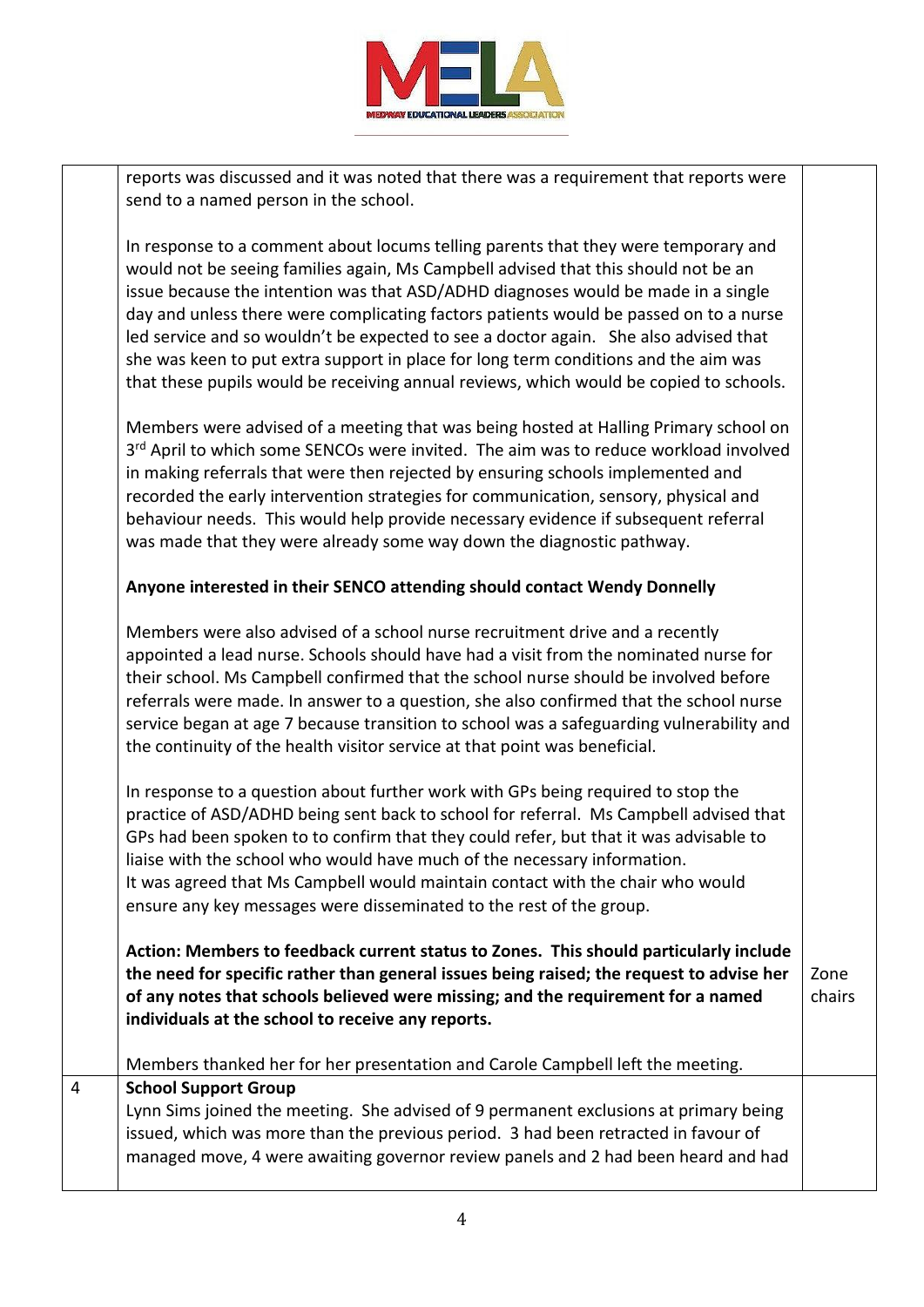

gone to independent review. 1 had been quashed and for 1 the governing board directed to reconsider their decision.

In response to questions, she advised that the majority of parental appeals to independent review were related to SEN; there had been further pupils at risk but she had supported headteachers to reflect and give alternative sanctions, including fixed term exclusion had been issued instead; and there had been several permanent exclusions issued in the first couple of terms in Y7 at secondary school; the data as not yet available to confirm whether overall exclusions were reducing, but commented that her team had been very busy recently.

Members asked for an update on school support group SSG. Mrs Sims advised that it had now been rebranded. From this week a social services representative would attend joining representatives from the attendance service, youth, early help, SEN and school improvement. Other outreach services would submit reports as required. Individual social workers would be invited for CP and CHIN cases. Members noted that place every Tuesday afternoon during term time from 1.30pm. There had been some difficulty obtaining referral paperwork in advance and **it was now expected that when a slot has been offered, a completed referral with parental consent was submitted via secure mail to [inclusion.ssg@medway.gov.uk](mailto:inclusion.ssg@medway.gov.uk) by the preceding Thursday afternoon**, otherwise the booked slot would be adjourned. Mrs Sims commented that it was important that if delegated, any attendance was by someone of sufficient seniority to make decisions about the support a child could receive and that a feedback form was issued after an appropriate period seeking feedback on the actions that had been recommended. She believed that the presence of SEN and social services at the meeting should make a difference.

Members noted that the inclusion of headteacher representation at SSG was being discussed, which headteachers appeared broadly in favour of as a principle. Concerns around confidentiality were recognised as was the draw on headteacher time unless a rota system was adopted. Mrs Sims commented that representation would only be required when primary cases were being discussed, which was unlikely to be every week.

# **Fair access Panel**

The working party had met to consider whether a primary panel should function in the same way as secondary. A process and protocol were being drawn up which would be circulated with the expectation that the panel would launch in September. When asked if a skeleton process existed, Mrs Sims advised of her understanding that a primary head would sit on the panel for a specified length of time. If a school had been named by a parent as a preference, that headteacher could attend to give context but the final decision on placement was the panels. Parents would have a right of appeal if they did not get their preferred choice. It was noted that the panel was to agree placement of 'hard to place' pupils but this did not include SEN and may not include LAC. The expectation within secondary was that pupils who were returning from home education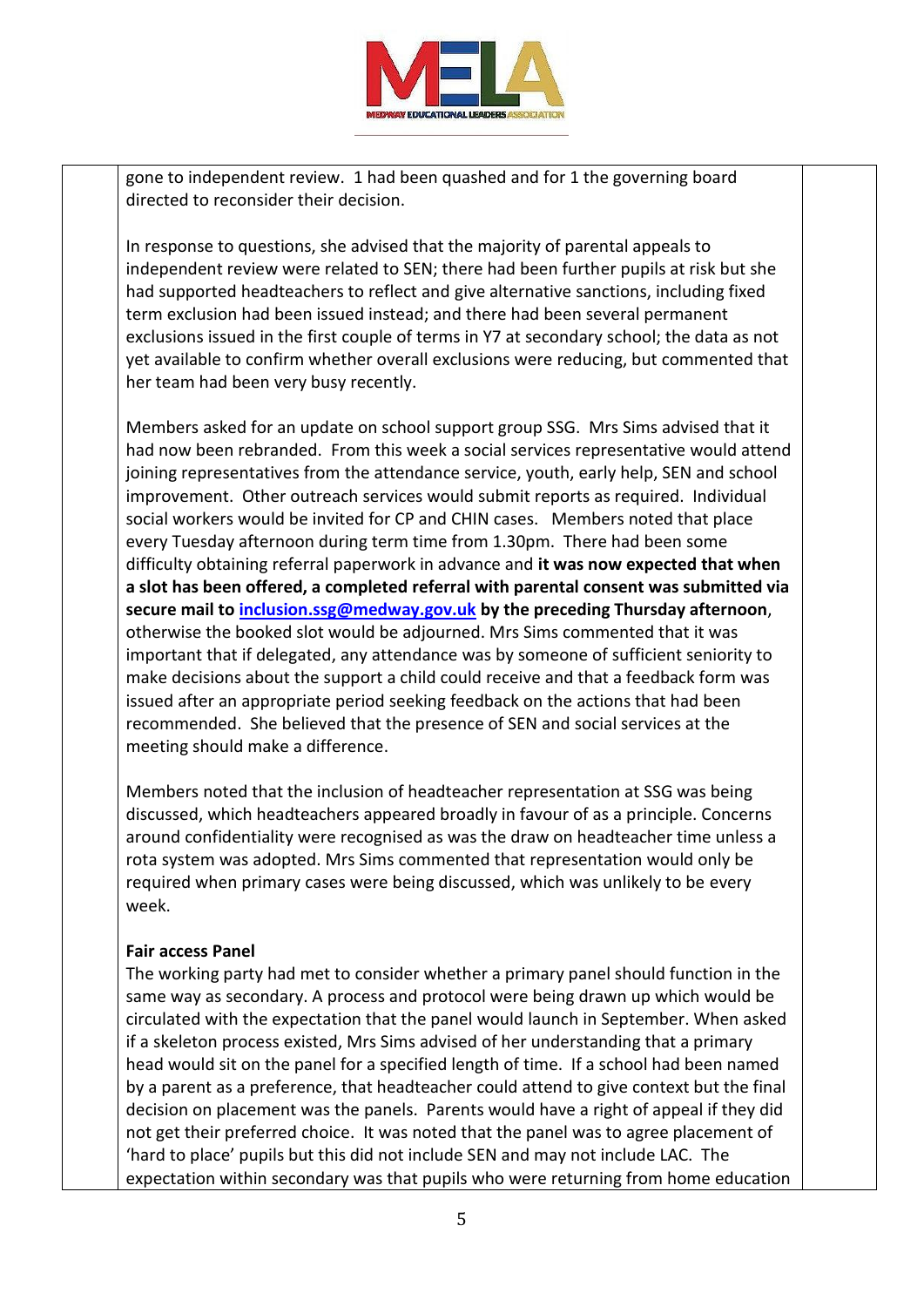

|   | went back to their original school unless there were over-riding reasons why not.<br>Members also noted that the secondary panel met monthly and tracked where pupils<br>had been placed to ensure a level of parity across the schools. Members discussed<br>arrangements for agreeing the protocol and ensuring sufficient notice of panel dates. It<br>was agreed that John Watkins and Simon Harrington needed to liaise and should be<br>invited to the next executive meeting to provide an update                                                                                                                                                                                                                                                                                       | HB             |
|---|------------------------------------------------------------------------------------------------------------------------------------------------------------------------------------------------------------------------------------------------------------------------------------------------------------------------------------------------------------------------------------------------------------------------------------------------------------------------------------------------------------------------------------------------------------------------------------------------------------------------------------------------------------------------------------------------------------------------------------------------------------------------------------------------|----------------|
|   | Lynn Sims asked that she was notified of any pupils that were removed by parents to<br>educate at home. She highlighted the requirement that parent needs to inform school<br>that they are taking responsibility for education in their letter. She went on to advise<br>that there were currently some 450 pupils being home educated in Medway. With a<br>part time advisor and without any right of entry the challenges of ensuring they were<br>safe and being educated were significant, although every effort was made to insist<br>children on child protection plans were returned to school.<br>Lynn Sims left the meeting                                                                                                                                                          | Zone<br>chairs |
| 5 | EYFS data for the 2017/18<br>Caroline Webber joined the meeting and provided an update.<br>Piloting was underway for revised ELGs and was happening throughout the whole year.<br>One school was known to be involved in Medway. If accepted, a government review of<br>the early years curriculum would be required to accommodate the apparent significant<br>shift towards a numeracy and literacy focus, which was an interesting contradiction<br>with the direction of the proposed Ofsted framework.                                                                                                                                                                                                                                                                                    |                |
|   | Ofsted are consulting on EYFS framework for PVIs with a high level of synergy with<br>school framework. The big change for schools with nursery within the proposed<br>framework will be that Ofsted will report specifically on two and three year old<br>provision and the appropriateness of the nursery curriculum in matching the need of<br>children.                                                                                                                                                                                                                                                                                                                                                                                                                                    |                |
|   | A cross party review of first 1000 days of young children's lives was taking place<br>revisiting the loss of children centres and subsequent paucity of provision. The<br>children's centre infrastructure in Medway is still in situ so would be in a good place to<br>pick up agenda if the outcome of the review requires this.                                                                                                                                                                                                                                                                                                                                                                                                                                                             |                |
|   | Performance in EYFS took a dip in 2017/2018 for first time. This was possibly cohort<br>related. Outcomes were still good and as outcomes had improved over several years it<br>was unrealistic to expect that they continue to do so at the same rate. Some<br>conversations as to other possible reasons had taken place at Medway and also within<br>Ofsted review conversations. As schools were now working with a range of partners<br>around EYFS support it was difficult to provide a reliable overview, though Ms Webber<br>could confirm that that year on year data would be comparable due to her company<br>carrying out statutory moderation. She suggested that the executive may wish to avail<br>themselves of the report into the impact of the removal of EYFS funding and |                |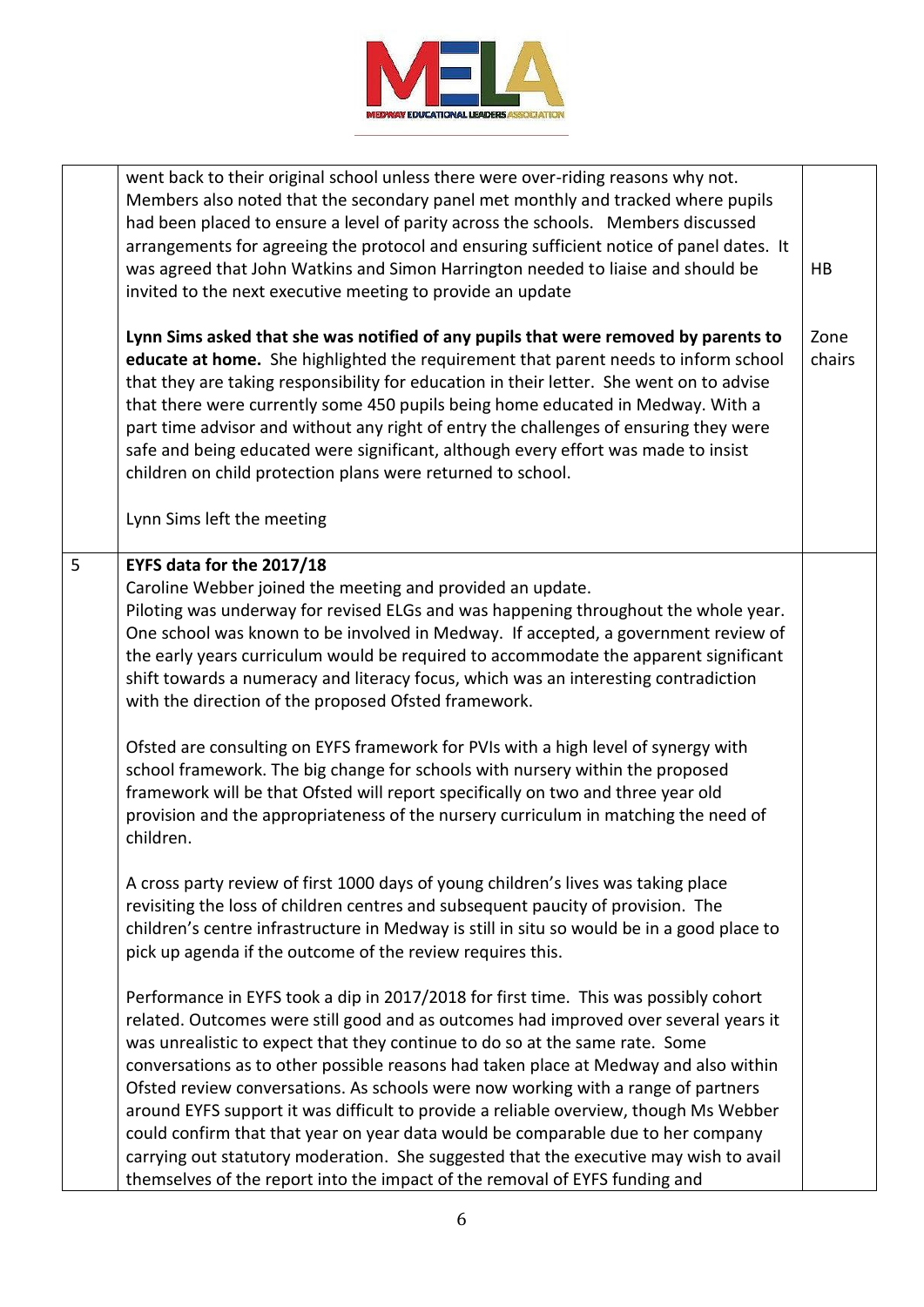

|   | consequent change of service. She advised that Medway Early Years had also been<br>commissioned for PVI briefings and further work with public health and early years.                                                                                                                                                                                                                                                                                |  |
|---|-------------------------------------------------------------------------------------------------------------------------------------------------------------------------------------------------------------------------------------------------------------------------------------------------------------------------------------------------------------------------------------------------------------------------------------------------------|--|
|   | Anecdotally she could report that it appeared the children were entering school in<br>2017/2018 with poorer language skills and poorer school readiness, which may be the<br>impact of the removal of children centres. She was fearful for 2019 entry data. Her<br>service was trying to where possible through early help but that remit mainly related to<br>CHIN rather than low performers more generally.                                       |  |
|   | She advised that she had written to schools seeking commissioning for the following<br>year and to date response was positive, so expected to be continuing to offer support.                                                                                                                                                                                                                                                                         |  |
|   | She had also revisited with Andy Willets that early help briefing for schools hadn't<br>happened and confirmed the intention that these would still take place.                                                                                                                                                                                                                                                                                       |  |
|   | Alex Moir arrived                                                                                                                                                                                                                                                                                                                                                                                                                                     |  |
| 6 | <b>Safeguarding update</b>                                                                                                                                                                                                                                                                                                                                                                                                                            |  |
|   | Kate Barry joined the meeting.                                                                                                                                                                                                                                                                                                                                                                                                                        |  |
|   |                                                                                                                                                                                                                                                                                                                                                                                                                                                       |  |
|   | She advised that a new person, Danielle Mitchell, had joined her and would be dealing                                                                                                                                                                                                                                                                                                                                                                 |  |
|   | with MASH on Wednesday - Friday, which was freeing Kate Barry up to work on                                                                                                                                                                                                                                                                                                                                                                           |  |
|   | educational safeguarding on those days.                                                                                                                                                                                                                                                                                                                                                                                                               |  |
|   | Approximately 50% of provisions were able to utilise the safeguarding generic inbox and<br>Ms Barry was in discussion with Marc Dermody to overcome issues for the remainder.<br>Members discussed the difficulties and suggested resolving the issues before chasing<br>other late responders. In the meantime, Ms Barry was happy for schools to use Egress<br>until she advised otherwise or to make contact by phone.                             |  |
|   | Ms Barry advised that she was working with The Education People to provide DSL<br>training and asked whether there were any particular issues those present felt needed<br>addressing. Members had particular concerns around online gaming and increasing<br>Whatsapp use between groups of children sometimes whole class. They were keen that<br>the contact for the PC who could come into school and talk to the children was made<br>available. |  |
|   | The Safeguarding audit form was being redeveloped to be more purposeful for schools<br>and Ms Barry suggested she may make contact to test ideas.                                                                                                                                                                                                                                                                                                     |  |
|   | Feedback from MARAC had been good but there had been some confusion over<br>constantly changing venues. It was suggested schools email MARAC co-ordinator to<br>check before attendance. It was also confirmed that there is no need to attend for<br>'case is for mention' as these will not be discussed.                                                                                                                                           |  |
|   |                                                                                                                                                                                                                                                                                                                                                                                                                                                       |  |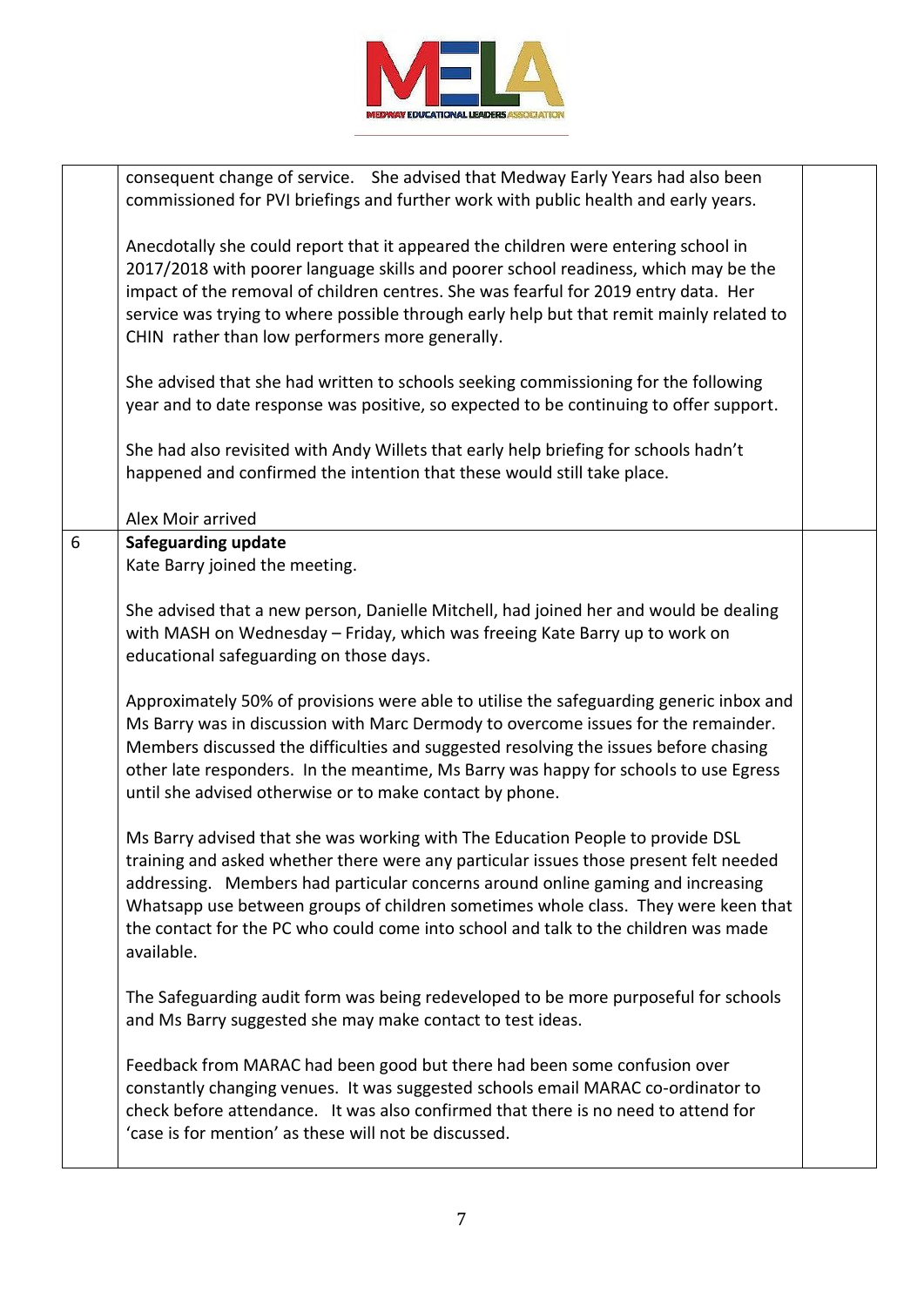

|                | In future, timescales for MASH will be more prescriptive in order to enable better<br>analysis and decision-making takes place. The importance of the information from<br>schools in the decision making process was highlighted and the team would take<br>information over the phone. It was suggested that schools were phoned if information<br>doesn't come back as school staff were not always near their PCs. Members also<br>requested that for peace of mind, schools received feedback on MASH outcomes. Ms<br>Barry was looking at developing an automated system but in the meantime heads were<br>welcome to call her when she could check the data base or pass to relevant colleagues.<br>In summary Ms Barry said she was very keen to work with schools to ensure a solid<br>education safeguarding service and welcomed input from schools to achieve this. |           |
|----------------|--------------------------------------------------------------------------------------------------------------------------------------------------------------------------------------------------------------------------------------------------------------------------------------------------------------------------------------------------------------------------------------------------------------------------------------------------------------------------------------------------------------------------------------------------------------------------------------------------------------------------------------------------------------------------------------------------------------------------------------------------------------------------------------------------------------------------------------------------------------------------------|-----------|
| $\overline{7}$ | <b>MELA Conference planning update</b><br>Lawrie Rose joined the meeting                                                                                                                                                                                                                                                                                                                                                                                                                                                                                                                                                                                                                                                                                                                                                                                                       |           |
|                | He circulated a draft letter of invitation together with details of proposed workshops<br>and costs. Members noted that having received a proposal from Maundene, the<br>proposed Park Wood workshop had been withdrawn and that Derek Bleaze had been<br>approached who was unable to help but that Lawrie Rose had approached Vanessa<br>Young from CCCU as an alternative.                                                                                                                                                                                                                                                                                                                                                                                                                                                                                                  |           |
|                | Members discussed the proposals and agreed that if possible it would be good to run all<br>workshops but that ideally the workshop featuring Abbey Court's feedback from an<br>Ofsted pilot inspection should be built into the morning session alongside the Ofsted<br>input from Clive Dunn. It was suggested that it would be easier if Lawrie Rose liaised<br>directly with Clive Dunn to arrange this rather than through Rebecca Smith.                                                                                                                                                                                                                                                                                                                                                                                                                                  | <b>LR</b> |
|                | Members reviewed income and expenditure and on the basis of attendance at the<br>previous year's conference, were content that it was feasible.                                                                                                                                                                                                                                                                                                                                                                                                                                                                                                                                                                                                                                                                                                                                |           |
|                | Members determined that the proposed letter should be sent to schools the following<br>week asking for a response by the end of the week.                                                                                                                                                                                                                                                                                                                                                                                                                                                                                                                                                                                                                                                                                                                                      | HB        |
|                | It was also agreed that a programme be devised and circulated ahead of the event<br>and that colleagues from the same school be kept together throughout the day but<br>tables should provide for mixed zones.                                                                                                                                                                                                                                                                                                                                                                                                                                                                                                                                                                                                                                                                 | <b>LR</b> |
|                | Members were encouraged to impress upon colleagues the need for shared transport<br>as far as possible.                                                                                                                                                                                                                                                                                                                                                                                                                                                                                                                                                                                                                                                                                                                                                                        |           |
|                | It was agreed that Lawrie Rose should attend the next meeting on 3rd May, when all<br>details would be checked.                                                                                                                                                                                                                                                                                                                                                                                                                                                                                                                                                                                                                                                                                                                                                                |           |
|                |                                                                                                                                                                                                                                                                                                                                                                                                                                                                                                                                                                                                                                                                                                                                                                                                                                                                                |           |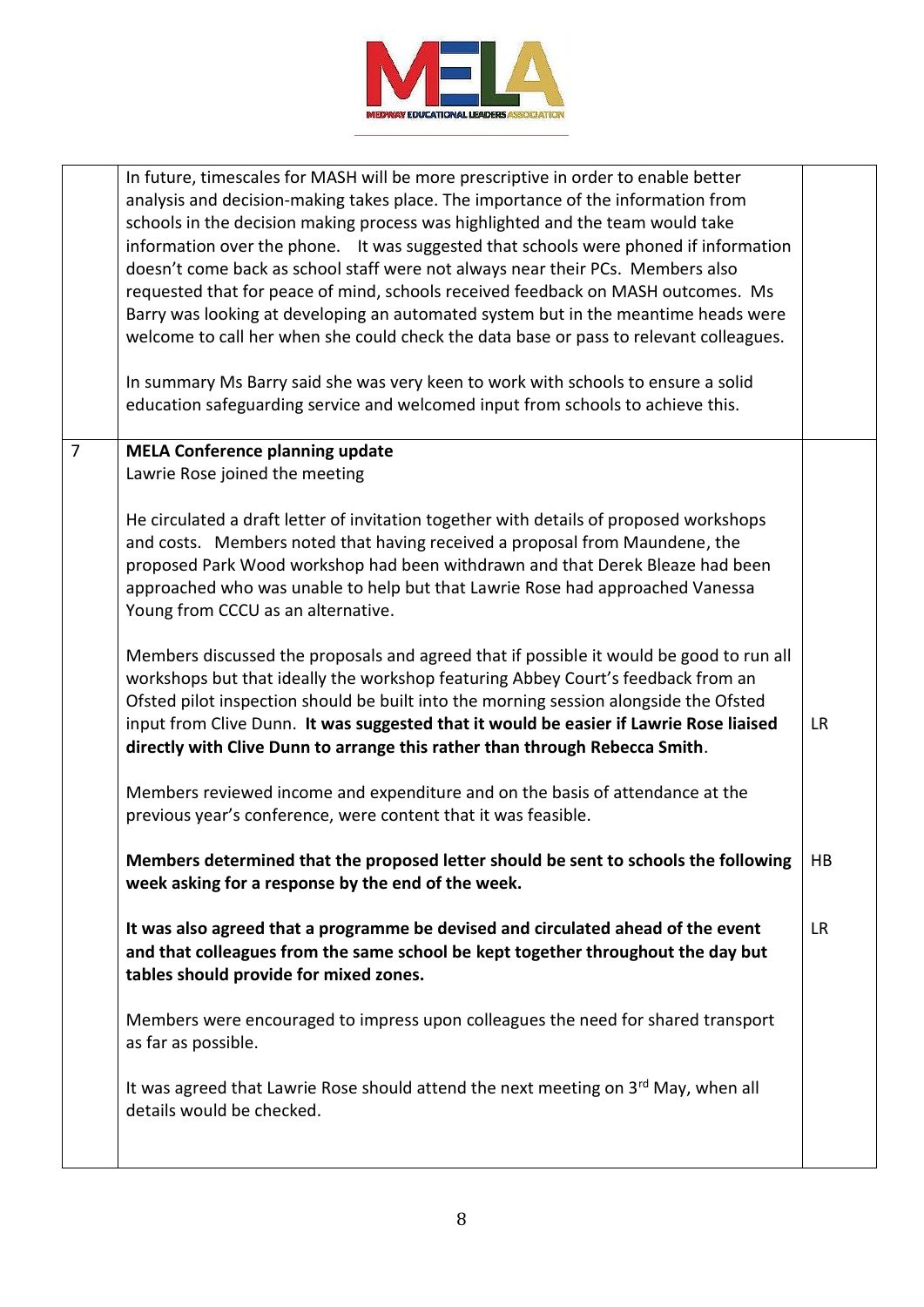

| <b>MELA Finance</b><br>Steve Geary tabled a summary of income and expenditure. Members noted that a<br>start-up fund of £15k had been received from Medway and at this point a balance of<br>£9275 remained, which had meant it had not been necessary to ask for further<br>subscriptions from schools. In response to a query raised from a Zone, it was confirmed<br>that the plan for the money was to meet the ongoing costs of running MELA. The<br>consensus was that for an expenditure of less that £6k over 18 months, schools had<br>received good value for money.                                                                                                                                                                                                                                                                                                                                             |                                                                                                                                                |
|----------------------------------------------------------------------------------------------------------------------------------------------------------------------------------------------------------------------------------------------------------------------------------------------------------------------------------------------------------------------------------------------------------------------------------------------------------------------------------------------------------------------------------------------------------------------------------------------------------------------------------------------------------------------------------------------------------------------------------------------------------------------------------------------------------------------------------------------------------------------------------------------------------------------------|------------------------------------------------------------------------------------------------------------------------------------------------|
| It was agreed that finance be added as a standing agenda item and that subject to<br>minor narrative amendments the accounts to be made available for circulation with<br>the minutes.                                                                                                                                                                                                                                                                                                                                                                                                                                                                                                                                                                                                                                                                                                                                     | <b>HB</b><br>SG                                                                                                                                |
| Steve Geary also took an action to ensure the MELA website was updated                                                                                                                                                                                                                                                                                                                                                                                                                                                                                                                                                                                                                                                                                                                                                                                                                                                     | SG                                                                                                                                             |
| Associate membership of independent / free schools<br>A member advised of an independent school that had joined their Zone and wanted to<br>clarify that it was appropriate to invite them to events that were funded by Zone<br>funding. Members discussed and agreed that MELA had been set up to encourage<br>outward looking collaboration between schools for the benefit of all children in<br>Medway and it was therefore perfectly acceptable. A discussion ensued about voting<br>and independent school leaders sitting on the executive committee. It was agreed that<br>zones were responsible for their own voting and that if no other candidates stood<br>subject to terms of reference there would appear to be no reason for an independent<br>candidate not to sit on the executive. Members discussed a further provision that was<br>keen to join one of the zones and agreed they should be welcomed. |                                                                                                                                                |
| Gavin Evans advised of a parenting group that had contacted him with a view to getting<br>the message out about the parent forum groups they were offering. It was agreed that<br>it would be beneficial to schools to pass this information on to them.<br>Action Gavin Evans to forward the information to Heidi Barton for onward circulation<br>to schools                                                                                                                                                                                                                                                                                                                                                                                                                                                                                                                                                             | <b>GE</b>                                                                                                                                      |
| locally agreed RE syllabus as only 9 schools had appeared at the recent briefing and<br>there was a concern that it hadn't been received by all. There was a mixed response<br>and a further launch was recommended with the advice that details were circulated via<br>In response to a query the chair confirmed that she was meeting Medway on 28th<br>March. From discussions with Medway, she was aware that two zones had invoiced for<br>funding and confirmed that each zone needed to nominate a school to hold funds on its<br>behalf and raise an invoice. The funding formula was on the agenda for next week and                                                                                                                                                                                                                                                                                              |                                                                                                                                                |
|                                                                                                                                                                                                                                                                                                                                                                                                                                                                                                                                                                                                                                                                                                                                                                                                                                                                                                                            | A query was raised as to whether everyone had received notifications about the new<br>also on the agenda for next executive committee meeting. |